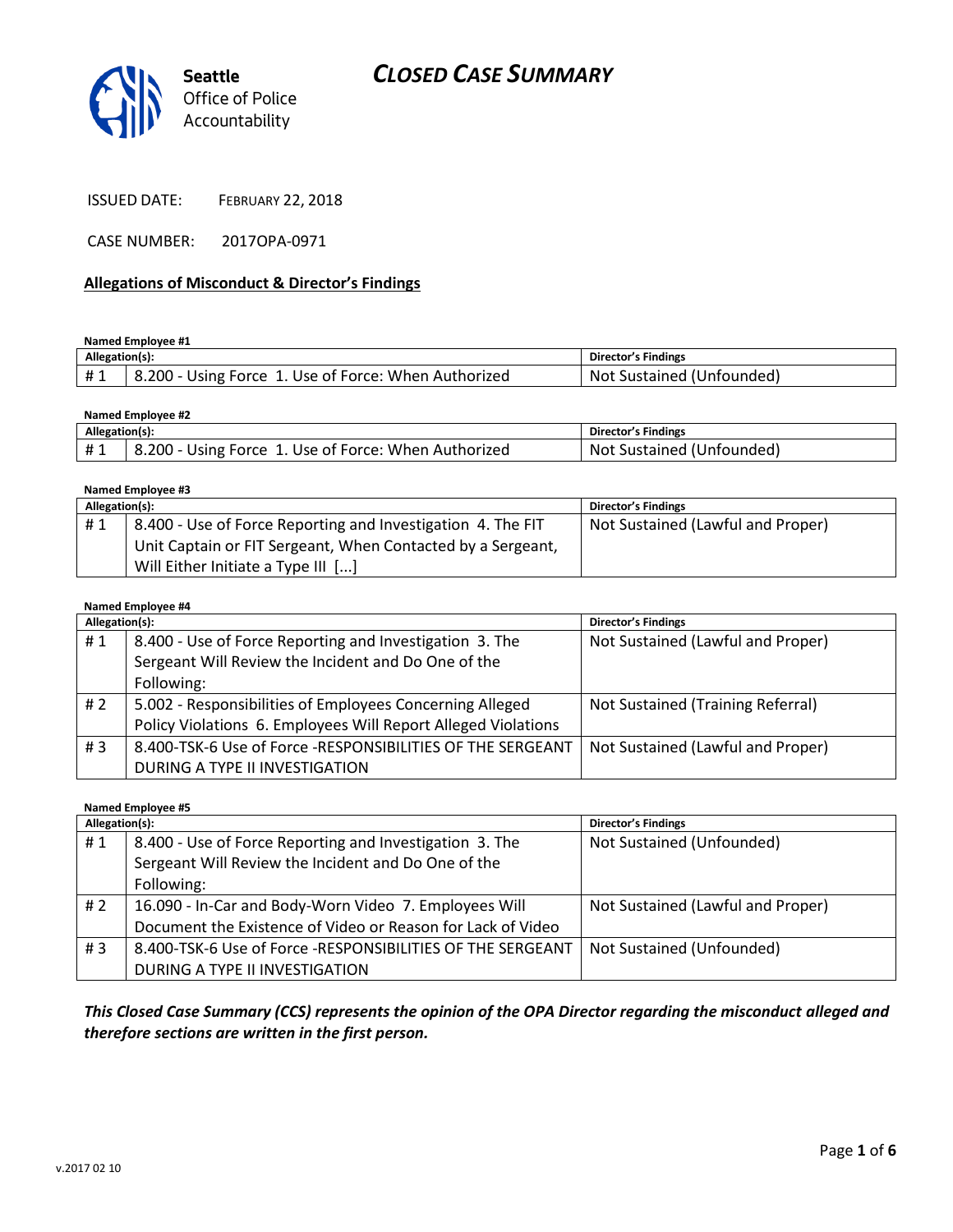v.2017 02 10

# *CLOSE CASE SUMMARY*

OPA CASE NUMBER: 2017OPA-0971

### **EXECUTIVE SUMMARY:**

**Seattle**

*Office of Police Accountability*

It was alleged that Named Employees #1 and #2 used excessive force. It was further alleged that Named Employee #3 failed to comply with his responsibilities as the Force Investigation Team Lieutenant. It was also alleged that Named Employee #4 failed to comply with his responsibilities to properly classify and investigate force and to refer an allegation of misconduct to OPA. Lastly, it was alleged that Named Employee #5 failed to report his lack of In-Car Video, as well as failed to comply with his responsibilities as a sergeant.

#### **ANALYSIS AND CONCLUSIONS:**

### **Named Employee #1 - Allegation #1** *8.200 - Using Force 1. Use of Force: When Authorized*

Named Employee #1 (NE#1) and Named Employee #2 (NE#2), who were assigned to the Southwest Precinct Anti-Crime Team, observed the Complainant walking down the street and believed that he could have an open warrant. When they verified this information, they made a U-turn in their vehicle and pulled up alongside the Complainant who saw them and ran on foot. NE#1 and NE#2 engaged in a foot pursuit and followed the Complainant who jumped over a fence into the yard of a private residence.

Once he jumped into the yard, the Complainant was tackled to the ground by the homeowner and was detained there. NE#1 and NE#2 entered the yard and took the Complainant into custody. The homeowner, who was interviewed by NE#5, indicated that the Complainant fell hard to the ground when he jumped over the fence and that he fell hard again when she tackled him down to the ground. She further stated that the officers got to the scene soon afterwards and handcuffed the subject. The homeowner stated that the Complainant did not struggle when he was taken into custody and she did not report observing NE#1 and NE#2 use any force.

NE#1 reported that the Complainant was initially noncompliant, in that the Complainant attempted to pull his hands under his body in order to prevent the officers from handcuffing him. NE#1 stated that he put his knee on the Complainant's buttock and lower back and was ultimately able to handcuff him with NE#2's assistance. NE#1 denied using any other force at his OPA interview. NE#2 stated, like NE#1, that the Complainant was initially resistant to their attempts to handcuff him. NE#2 reported that the Complainant had his right hand under his body and refused several of NE#2's commands that he remove that hand. NE#2 stated that he placed his knee on the back/shoulder area of the Complainant and put his hand on the back of the Complainant's head, holding it down to the ground to prevent the Complainant from getting up. NE#2 reported that he and NE#1 were then able to handcuff the Complainant. NE#2 also indicated during his OPA interview that he used no further force.

NE#5 also interviewed the Complainant. He alleged that the officers used excessive force by putting their knee in the back of his head and pushing down, which caused a cut to his lip. The Complainant did suffer a cut to his bottom lip and what appeared to be an abrasion to the left side of his head. These injuries were photographed.

I find that the force that NE#1 and NE#2 used was de minimis force that was consistent with policy. As such, and with regard to the force these officers actually used, I would recommend that this allegation be Not Sustained -Lawful and Proper. However, the gravamen of the Complainant's allegation is that one of these officers kneed him in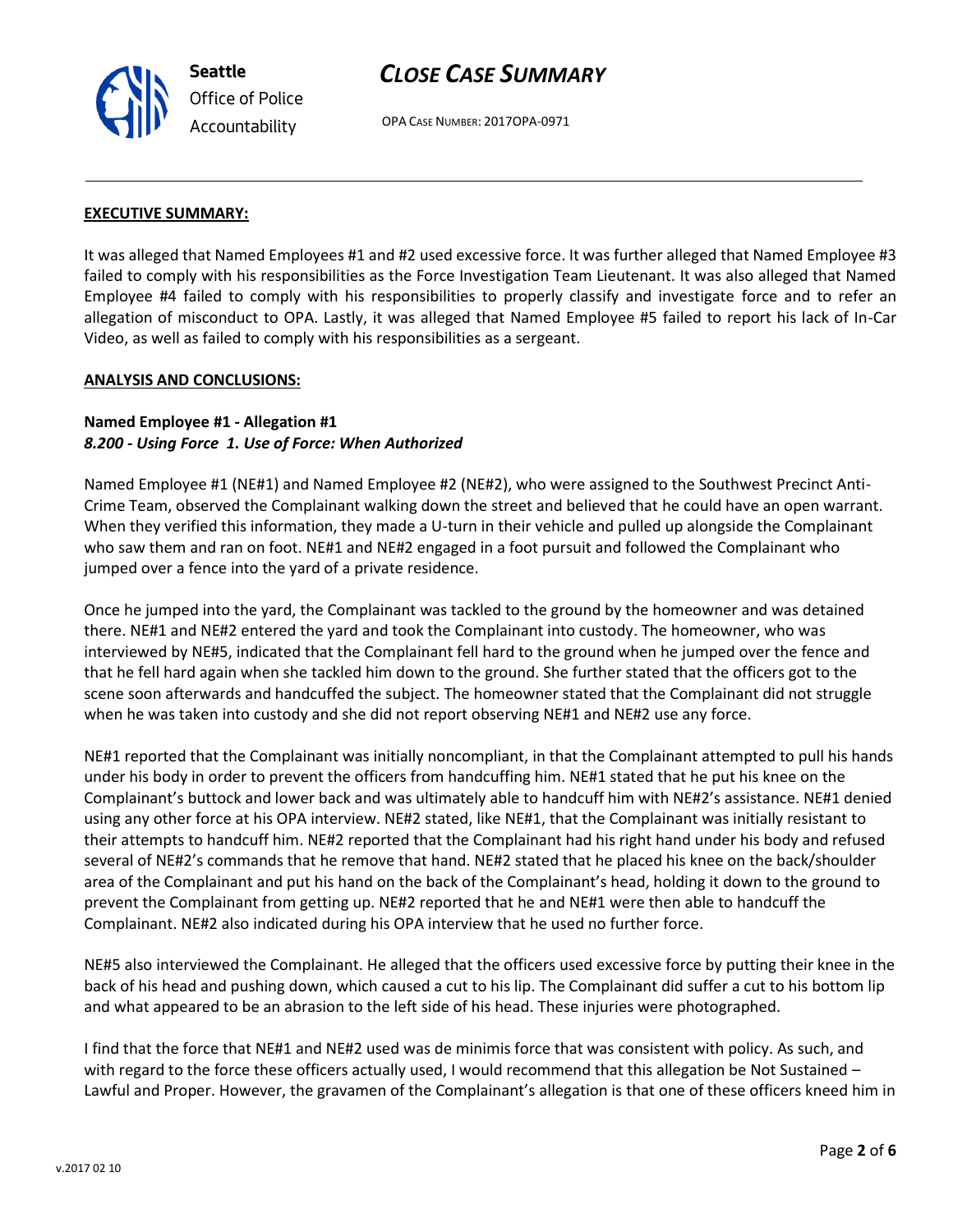

## *CLOSE CASE SUMMARY*

OPA CASE NUMBER: 2017OPA-0971

the head causing his face to strike the ground. Based on the accounts of the officers and witnesses, I find that this force did not occur. As such, I recommend that this allegation be Not Sustained – Unfounded.

Recommended Finding: **Not Sustained (Unfounded)**

## **Named Employee #2 - Allegation #1** *8.200 - Using Force 1. Use of Force: When Authorized*

For the same reasons as stated above (*see* Named Employee #1, Allegation #1), I recommend that this allegation be Not Sustained – Unfounded.

Recommended Finding: **Not Sustained (Unfounded)**

### **Named Employee #3 - Allegation #1**

## *8.400 - Use of Force Reporting and Investigation 4. The FIT Unit Captain or FIT Sergeant, When Contacted by a Sergeant, Will Either Initiate a Type III [...]*

Named Employee #4 (NE#4), who was the primary responding supervisor, initially made the decision to investigate this matter as a Type II use of force. He decided, however, to call Named Employee #3 (NE#3), then the Force Investigation Team (FIT) Lieutenant, to screen this incident based on the Complainant's allegation that his head was kneed into the ground. In-Car Video (ICV) captured NE#4's portion of his conversation with NE#3. NE#4 relayed what he had learned from the homeowner, the Complainant's allegation, and NE#1's and NE#2's denial that they used any reportable force. Apparently, based on NE#4's responses during the telephone call, he was advised by NE#3 that the force could be reviewed at a level lower than Type II and to complete an OPA referral.

SPD Policy 8.400-POL-4 states as follows: "The FIT Unit Captain or FIT Sergeant, when contacted by a sergeant, will either initiate a Type III investigation or suggest another type of investigation."

Here, NE#3, after being contacted by a sergeant, NE#4, suggested that this matter be investigated at a level lower than Type II. NE#3 was interviewed by OPA and stated that his recollection was that, based on the facts that were conveyed to him, he suggested that the force could be reviewed as de minimis force. NE#3 indicated that he does not order sergeants to complete a certain type of investigation, he simply advises them on what possibilities are available to them. At his OPA interview, NE#4 recounted that he spoke to NE#3 who advised that the force sounded like it was de minimis but further advised that NE#4 should refer the Complainant's allegation of excessive force by NE#1 and NE#2 to OPA. It was not clear from NE#4's interview, however, that NE#3 directed him to do so.

Accordingly, based on my review of the record, I find no evidence to suggest that NE#3 deviated from policy. While I personally believe that this case should have been investigated as a Type II use of force based on the nature of the Complainant's allegations, this does not mean that a policy violation occurred. As such, I recommend that this allegation be Not Sustained – Lawful and Proper.

Recommended Finding: **Not Sustained (Lawful and Proper)**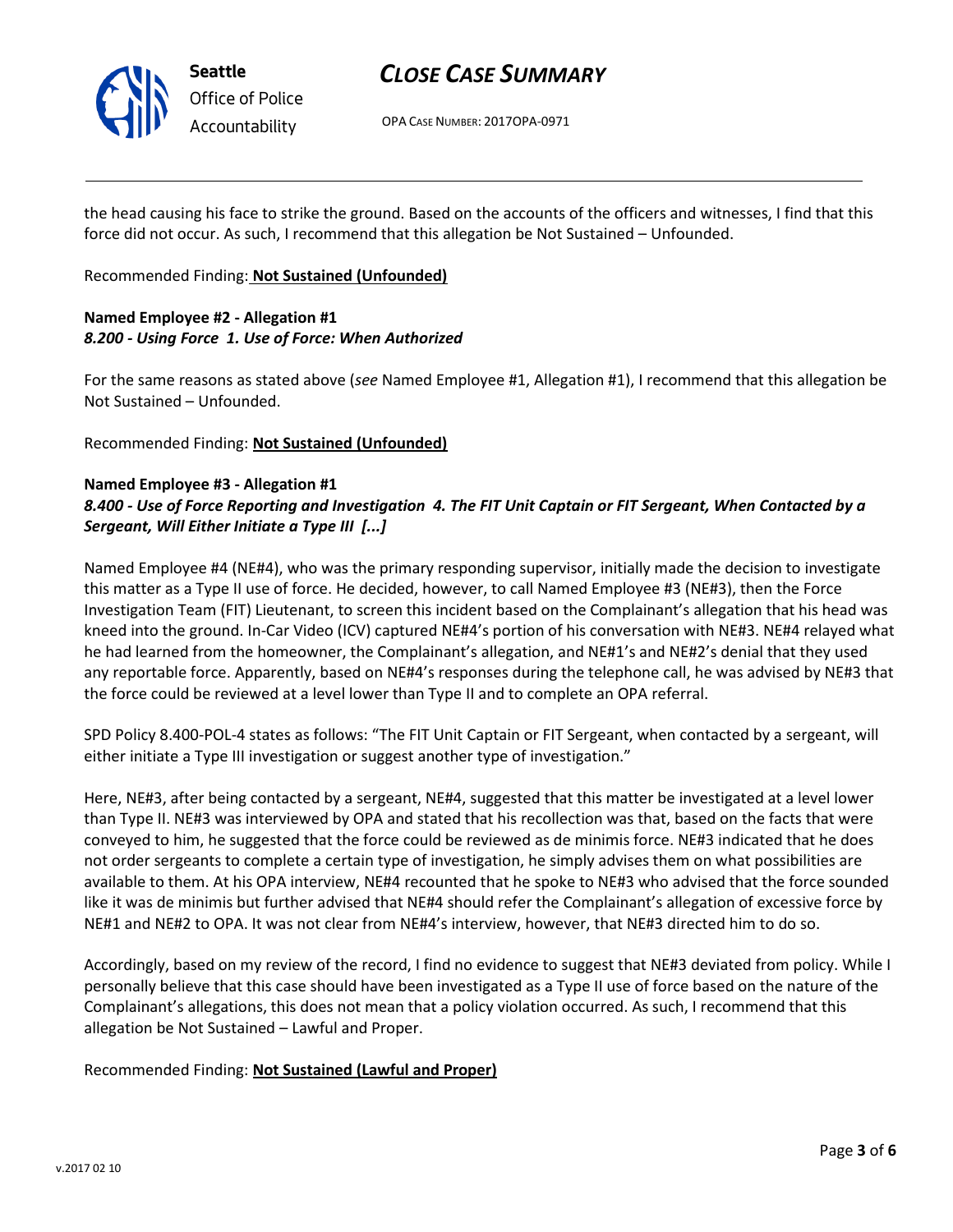

## *CLOSE CASE SUMMARY*

OPA CASE NUMBER: 2017OPA-0971

## **Named Employee #4 - Allegation #1**

*8.400 - Use of Force Reporting and Investigation 3. The Sergeant Will Review the Incident and Do One of the Following:*

SPD Policy 8.400-POL-3 requires that, when investigating force, a sergeant will review the incident and classify the force as de miminis, Type I, Type II, or Type III.

Here, NE#2 initially classified the force as Type II. He indicated that he did so based on the Complainant's level of injury. He stated that when he learned that the Complainant alleged that the injury was caused by his head being kneed into the ground, he screened the incident with FIT as a possible Type III. Between his request that FIT call him concerning the screening, he learned that the homeowner stated that she viewed the Complainant fall to the ground after jumping the fence and that she tackled the Complainant to the ground. Moreover, he learned that both NE#1 and NE#2, as well as civilian witnesses, reported that the officers used no reportable force. Once he spoke to FIT about the facts of the case and received FIT's advice that the force used was likely de minimis, NE#4 reclassified the force as de minimis and did not continue the Type II investigation. As discussed more fully below, however, he failed to make an OPA referral.

While I ultimately agree that the force used by the officers was de minimis, the allegation made by the Complainant coupled with his injury suggested that it could have possibly been at least Type II force. As such, I believe that best practice would have been to document the incident as a Type II use of force, regardless of the statement of the homeowner and the advice of FIT. That being said, I do not believe that NE#3's actions violated policy. As such, I recommend that this allegation be Not Sustained – Lawful and Proper.

### Recommended Finding**: Not Sustained (Lawful and Proper)**

#### **Named Employee #4 - Allegation #2**

### *5.002 - Responsibilities of Employees Concerning Alleged Policy Violations 6. Employees Will Report Alleged Violations*

SPD Policy 5.002-POL-6 requires that SPD employees report allegations of serious misconduct, such as complaints of excessive force, to a supervisor and OPA.

At his OPA interview, NE#4 recounted that he received advice from NE#3 to classify the force as de minimis and to file an OPA complaint concerning the Complainant's allegations of excessive force. While NE#4 reclassified the force, he did not file an OPA complaint. Indeed, an OPA complaint was not initiated in this matter until September 19, 2017, eleven days after the incident. A review of Blue Team indicated that NE#5 submitted the case to a Lieutenant on September 8, 2017, the date of the incident. The Lieutenant reviewed the case on September 12, but sent it to another sergeant for his review and input that same day. The Sergeant reviewed the case on September 14 and, in his review, noted that there needed to be an OPA referral. The case was re-routed to the Lieutenant on September 14. On September 18, the Lieutenant approved the Sergeant's review and routed the case to a Captain who, in turn, routed the Blue Team Complaint to OPA on September 19. While the Blue Team Complaint indicated that it was "an exact duplicate of the entry made by [NE#5] in the Summary box of this Blue Team complaint submitted to OPA on 9/19/17," there was no indication from my review of Blue Team that NE#5 actually drafted and submitted this OPA complaint.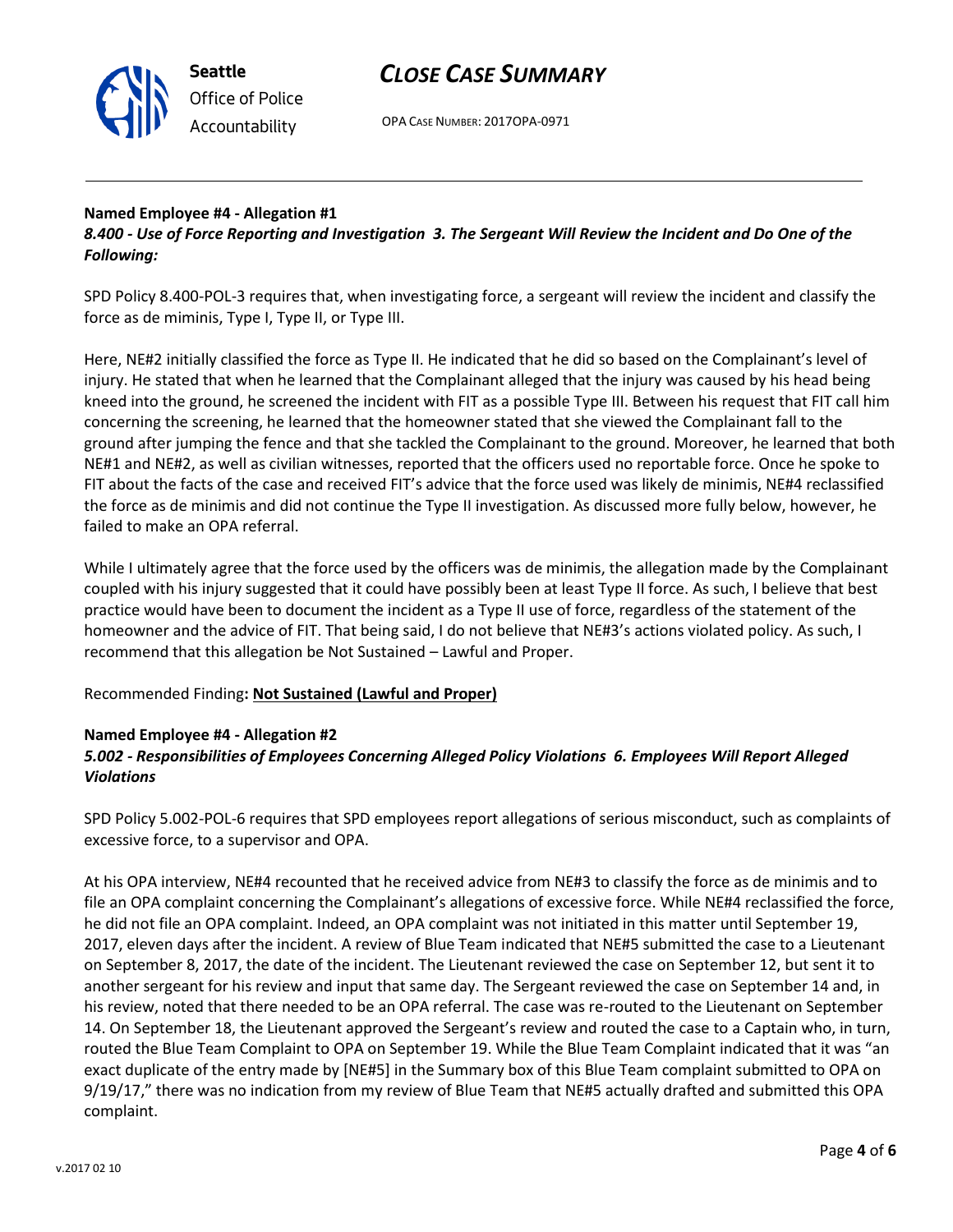## *CLOSE CASE SUMMARY*

OPA CASE NUMBER: 2017OPA-0971

Of note is that NE#4, himself, took no action to report this matter to OPA. The reasons for this are unclear. However, NE#4 had an obligation to do so and his failure to take this step violated policy. Ultimately, the case did come to OPA, albiet significantly later than it should have. As such, even though NE#4 did not perform his duties consistent with policy and the Department's expectations, I do not believe that a sustained finding is warranted. Instead, I recommend that NE#4 receive a training referral.

• **Training Referral**: NE#4 should receive re-training concerning the requirement that he promptly refer allegations of misconduct, including claims of excessive force, to OPA. Given his knowledge of this complaint, it was inexcusable that this matter was not referred to OPA until eleven days after the incident. NE#4 should also receive counseling from his chain of command concerning their expectations of his conduct in this regard. This re-training and associated counseling should be memorialized in a PAS entry.

#### Recommended Finding: **Not Sustained (Training Referral)**

### **Named Employee #4 - Allegation #3** *8.400-TSK-6 Use of Force -RESPONSIBILITIES OF THE SERGEANT DURING A TYPE II INVESTIGATION*

NE#4 initially began a Type II investigation into the force and performed several of the elements of a Type II investigation before reclassifying the force. As discussed above (*see* Named Employee #4, Allegation #1), I do not find the decision to reclassify the force and to cease the Type II investigation to have been in violation of policy. Accordingly, I recommend that this allegation be Not Sustained – Lawful and Proper.

#### Recommended Finding: **Not Sustained (Lawful and Proper)**

### **Named Employee #5 – Allegation #1** *8.400 - Use of Force Reporting and Investigation 3. The Sergeant Will Review the Incident and Do One of the Following:*

As discussed more fully below, NE#5 was not dispatched as the supervisor to the scene. Instead, he came to the scene at NE#4's request in order to obtain more experience in conducting a Type II force investigation. NE#4, not NE#5, was the primary supervisor at the scene and was responsible for classifying the force that was used. As such, I recommend that this allegation be Not Sustained – Unfounded as against NE#5.

#### Recommended Finding: **Not Sustained (Unfounded)**

### **Named Employee #5 – Allegation #2** *16.090 - In-Car and Body-Worn Video 7. Employees Will Document the Existence of Video or Reason for Lack of Video*

NE#5's expectation on the day of the incident was to shadow NE#4 and observe his investigation of the use of force. NE#5 was not dispatched to the scene and was not intending to actively participate in the force investigation. However, after he arrived at the scene and went to speak with NE#4, it was proposed that NE#5 assist in the



**Seattle** *Office of Police Accountability*